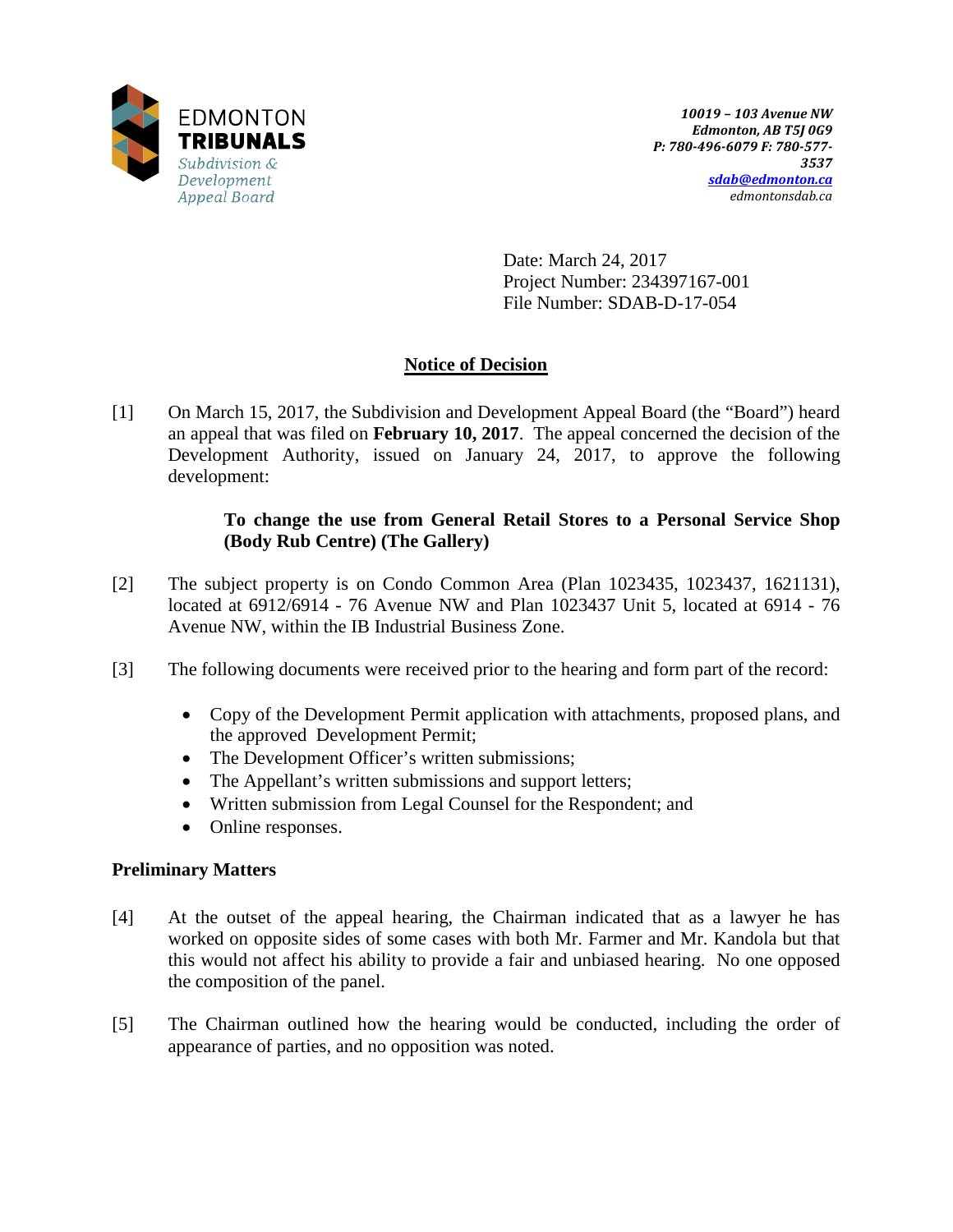[6] The appeal was filed on time, in accordance with Section 686 of the *Municipal Government Act,* R.S.A 2000, c. M-26 (the "*Municipal Government Act*").

#### **Summary of Hearing**

- *i) Position of the Appellant, Mr. R. Froese, on behalf of 1936812 Alberta Ltd.:*
- [7] He and his wife own a small company that owns two condominium units, 6920 76 Avenue NW and 6932 – 76 Avenue NW in a small complex of nine businesses.
- [8] They own Good News Auto, an auto repair shop. It is unique, in that it is a shop which is a social business and as such the profits of the shop are used to subsidize repairs for people who are unable to afford the repairs needed to keep their vehicles running.
- [9] They also provide education workshops for children, youth and adults and they want them to feel safe in their neighbourhood.
- [10] Section 97 of the *Edmonton Zoning Bylaw* states that a Body Rub Centre cannot be located any closer than 100 metres from a site that provides services to children. A development permit application for a Child Care Service has been submitted for a location within 100 metres of the proposed location.
- [11] A Body Rub Centre does not contribute to that type of atmosphere and could have quite a negative connotation on their business.
- [12] A Body Rub Centre is not the type of business that they want located in this neighbourhood because it will adversely affect their ability to find tenants if they wish to sell their properties.
- [13] The City of Edmonton Design Guide for a Safer City addresses balancing negative land uses. It states that land uses such as liquor stores, adult stores, video arcades and night clubs are inevitable elements of urban life. However, they can be perceived as negative or undesirable uses depending on their locations in the neighbourhood. In order to minimize their impacts on the community, such uses should be balanced with positive measures by carefully selecting their locations in relationship to surrounding users.
- [14] There is a liquor store located in the complex and a large casino cross the street, both of which are considered by the City as "negative land uses". The proposed business will bring another negative land use into the neighbourhood.
- [15] One of the business owners who support the appeal employs only women and expressed safety concerns for her employees. This owner recently moved to this location because there was a Body Rub Centre located next door and her employees experienced problems with the clients of the Body Rub Centre. She plans to leave the location if the Body Rub Centre is approved.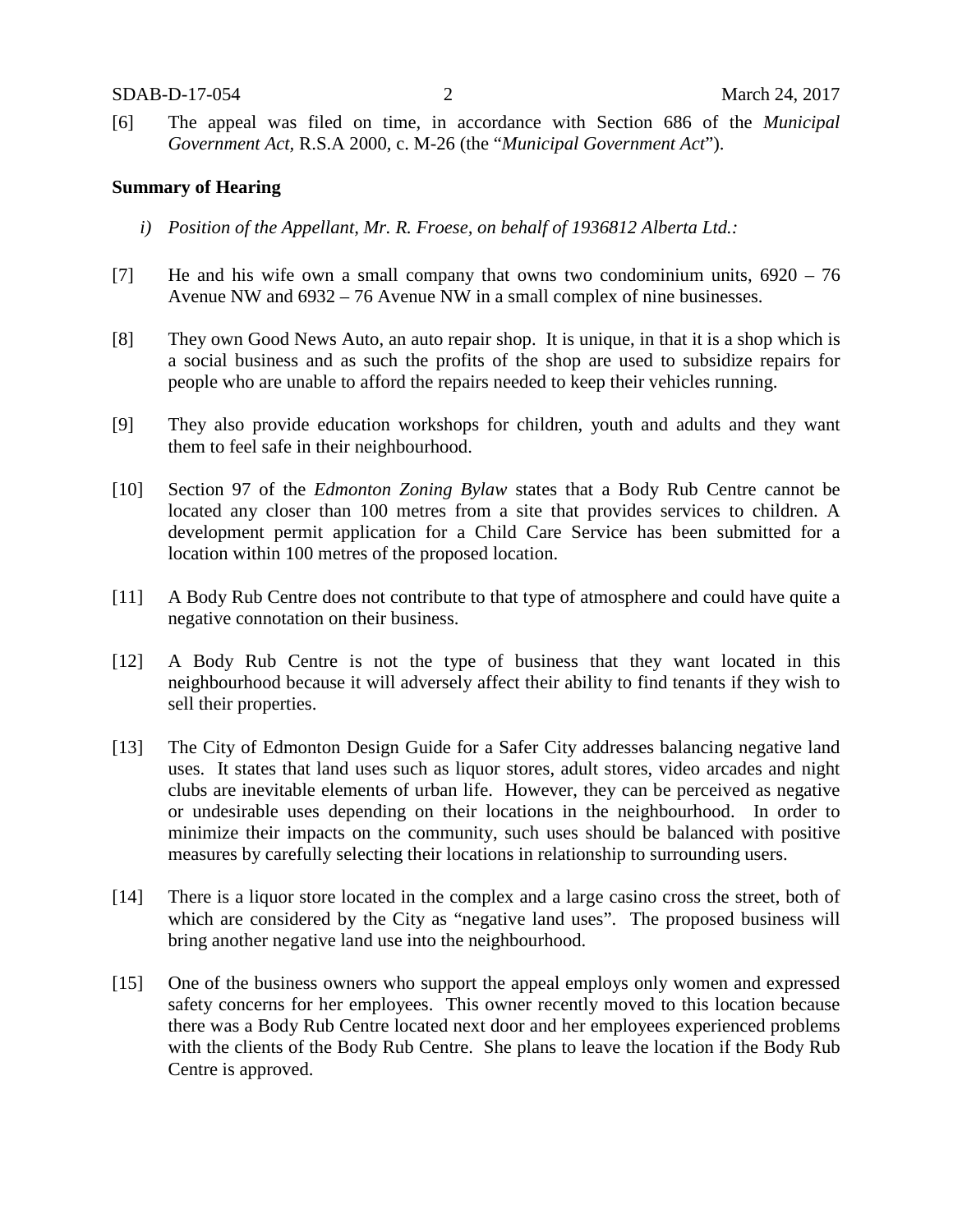- [16] This is not a personal issue but it was his opinion that this type of business is regarded by many as immoral and distasteful and business owners are concerned about the image it brings to the businesses operating in this complex and the people it brings to the neighbourhood.
- [17] Mr. Froese provided the following responses to questions:
	- a) He works with the Sherwood Park Alliance Church to provide a weekend training workshop for teenagers every three months.
	- b) He owns two bays in the complex, a Detailing Shop and Good News Auto.
	- c) The training workshops are held at Good News Auto location.
	- d) The regular business hours are 8:00 a.m. to 5:30 p.m.
	- e) He is currently in discussions with the Edmonton Police Services (EPS) to develop some further training programs for youth that will be held during the evening.
	- f) His primary concerns are the impact that the proposed business will have on children and youth coming to his business and other businesses in the complex as well as the negative impact that it will have on property values.
	- *ii) Position of Affected Property Owners in Support of the Appellant:*

*Ms. F. Khair, Owner/Manager of Jay Kay Systems Consulting Inc.:*

- [18] Ms. Khair owns an IT consulting business in this complex and image and reputation are paramount to the success of her business.
- [19] A Body Rub Centre in the same business complex will have a detrimental impact on her business.
- [20] Training sessions are held at this location and members of the public attend to view the service offerings. Her customers include School Boards and municipalities with children who attend for lunch and learn sessions once or twice per month.
- [21] Most of her customers would view this type of business as immoral and a poor reflection on her choice of location which will impact her business.
- [22] There is a reason that a Body Rub Centre cannot be located close to residential areas.
- [23] Her normal business hours are 9:00 a.m. to 5:00 p.m. but some of the training sessions do run into the evening.
- [24] Ms. Khair provided the following responses to questions:
	- a) The training sessions are not specifically geared for children but children do attend occasionally.
	- b) Customers for the proposed Body Rub Centre create safety concerns for her clients.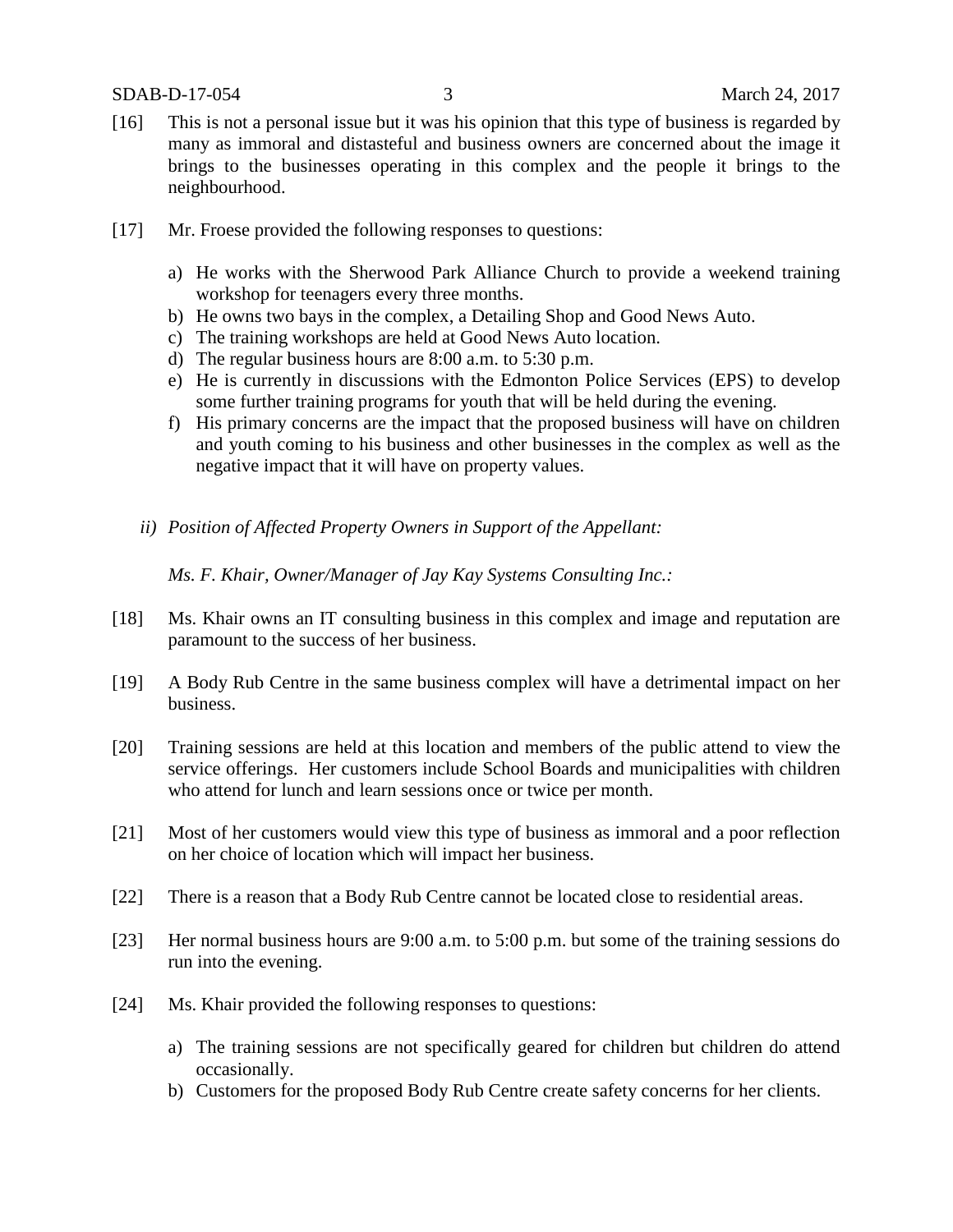- c) It would be her preference to have the proposed Child Care Service open in the complex rather than the proposed Body Rub Centre.
- d) Training courses are run on demand, usually once or twice per month.
- e) All of the units are individually owned. She and the Appellant, Mr. Froese, currently serve on the Condominium Board.
- f) The Condominium Bylaws do not regulate the type of business that can operate from this condominium complex.

*Mr. H. Kandola, Legal Counsel for 785413 Alberta Ltd. and SBH Argyll Ltd:*

- [25] The subject location is part of an older complex that is set back on the site. A new freestanding building that contains several condominium units has also been built on this site.
- [26] His client owns all of the units in the new building and is therefore affected by the proposed development. The site is located in close proximity to a liquor store and a casino.
- [27] The City of Edmonton Body Rub Task Force Report addressed the impact of this type of Use on vulnerable areas. It was his opinion that urban decay will be affected by the approval of this development permit.
- [28] It is his client's intent to lease space to provide professional uses such as a bank and child care facility. A development permit application for a Child Care Service has been submitted but they only became aware of the proposed Body Rub Centre after notice of the approval was issued.
- [29] He referenced a section of the Condominium Bylaws contained in the written submissions that dealt with the manner in which the units could be used.
- [30] The Chairman advised that this issue is outside the purview of the Board. The Board is required to deal with proposed developments on the basis of municipal planning. Condominium Bylaws and caveats are private matters that cannot be dealt with by the Board.
- [31] Mr. Kandola acknowledged the limitations of the Board in this matter.
- [32] This is a vulnerable neighbourhood that has been flagged as at risk because of the close proximity of a liquor store and the casino.
- [33] The business owners have expended great effort and expense to develop a professional and positive complex that contributes to the betterment of the community.
- [34] The proposed child care service is now in jeopardy and the proposed development will have significant impact on the value of neighbouring properties.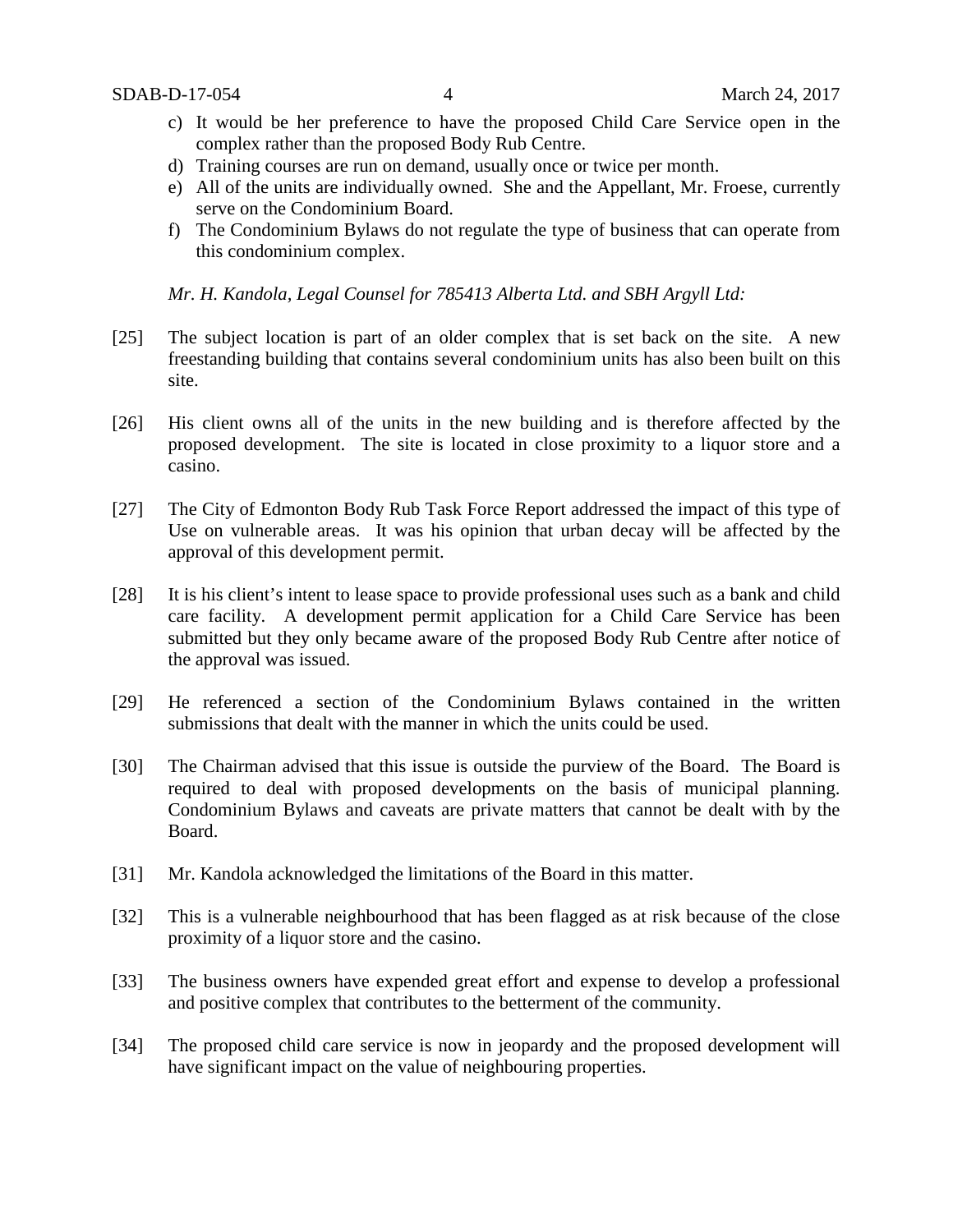- [35] This is not a reflection on the business or the Applicant but rather whether or not the proposed business will lead to further urban decay.
- [36] City Council has determined that a Body Rub Centre cannot be located within 100 metres of any use associated with children.
- [37] The appeal should be allowed to ensure the health and safety of children and avoid any negative impacts on neighbouring business owners and to prevent further urban decay.
- [38] Mr. Kandola provided the following responses to questions:
	- a) It was his opinion that the CPTED Report provided by the Applicant does not consider the full impact of the proposed development on vulnerable youth because information from affected unit owners was not provided and considered in the review.
	- b) He acknowledged that a development permit for the proposed Child Care Service has not yet been approved and therefore the specific requirements of Section 97 of the *Edmonton Zoning Bylaw* do not apply. However, it was his opinion that it is the spirit of this Section to provide separation between the provision of services to children and a Body Rub Centre.
	- c) He also acknowledged that the Appellant does not have an approved development permit for the services that he is providing to young people.
	- d) There are fourteen units in the new building. The proposed child care service will occupy three or four units and the bank will occupy two units. The rest of the units are currently empty.
	- e) The proposed development prejudices his client who will have difficulty selling or leasing the space to prospective tenants once they know that a Body Rub Centre is located in the same complex.
	- f) The proposed development will contribute to urban decay because congregation of certain businesses will lead to increased crime rates and a decrease in property value which impacts the vibrancy of the area and the urban centre.
	- g) A copy of the Body Rub Task Force Report was not contained in his written submission.

#### *Ms. T. Regaei & Mr. Aggrawal, Real Estate Agents:*

- [39] They are the Real Estate agents for the owner of the proposed Child Care Services that will be located in the new freestanding building on the site.
- [40] Approval of the proposed Body Rub Centre will impact the existing business owners and prospective tenants for the new building. Business owners may choose to relocate their business if the proposed development is approved.
- [41] Body Rub Centres are not allowed in shopping centres or residential areas for a reason. Ms. Regaei questioned why a Body Rub Centre has been approved in this strip mall.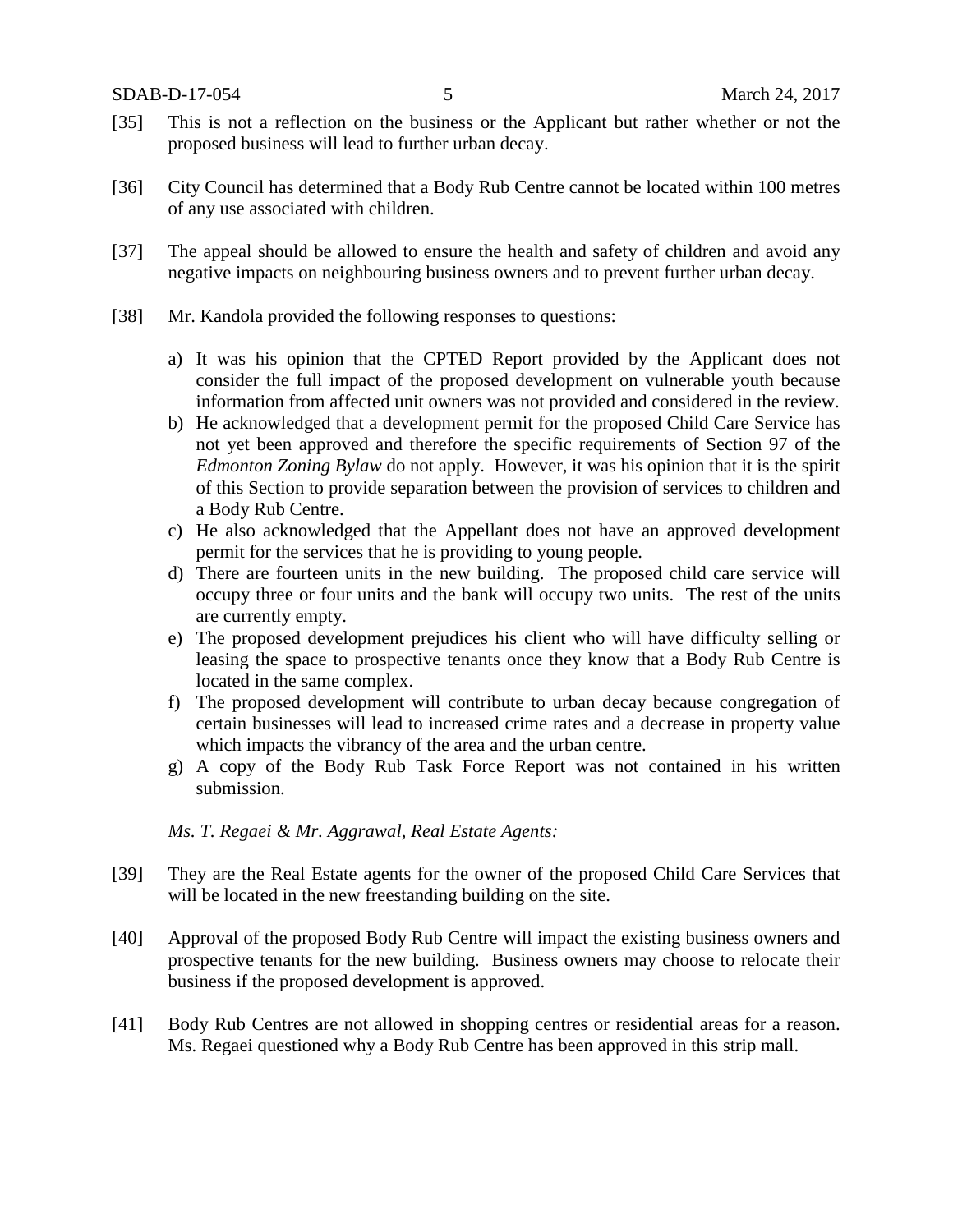SDAB-D-17-054 6 March 24, 2017

- [42] The proposed development will negatively impact the value of both commercial and residential properties in this area.
- [43] Attempts are being made to revitalize this neighbourhood which is located in close proximity to a liquor store and a casino.
- [44] They provided the following responses to questions:
	- a) They could not provide any concrete evidence regarding their contention that the proposed development will decrease property values.
	- b) It has been their experience that purchasers will not pay top dollar for a property that is located close to a Body Rub Centre. They are not acting as Real Estate agents for the condominium unit that is currently for sale.
	- c) The proposed development will impact the ability of the developer to sell or lease space in the new building.
	- d) The owner of the proposed Child Care Services is aware of the proposed development and could potentially pull out of their lease. None of the other prospective tenants are aware of the proposed development.
	- e) Both of the buildings share parking.
	- *iii) Position of the Development Officer, Mr. I. Welch:*
- [45] The development permit application for a Child Care Service was received after the proposed Body Rub Centre was approved.
- [46] After Mr. Welch realized what had happened, he called the Applicant for the proposed Child Care Service with the option to withdraw the development permit application. The Applicant advised him that she wanted to proceed. Therefore, the application has been placed on hold until the outcome of this appeal is known.
- [47] Mr. Welch provided the following responses to questions:
	- a) The proposed development complies with all of the development regulations and does not require any variances.
	- b) The only issue was the Discretionary Use and whether or not it was compatible with surrounding land uses.
	- c) The provision of a CPTED Report is a standard requirement, pursuant to Section 97 of the *Edmonton Zoning Bylaw*.
	- d) The Applicant submitted a report prepared by a qualified professional.
	- e) The report was forwarded to EPS for their feedback. However, after not receiving any feedback for over a month, the review was accepted as meeting the requirements of the *Edmonton Zoning Bylaw*.
	- f) The IB Zone is a non-residential zone that allows both industrial and commercial uses.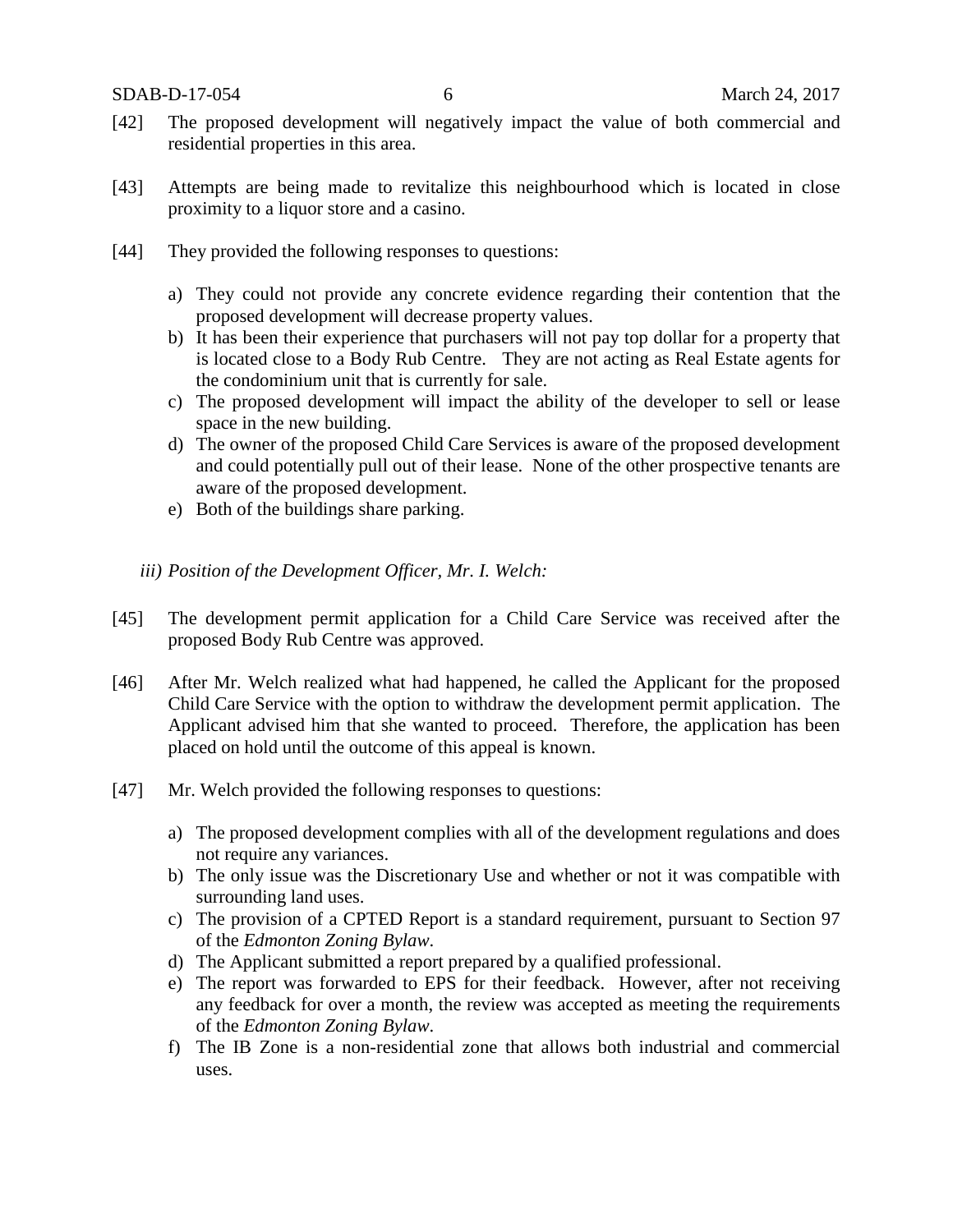- g) The zone contains numerous commercial uses that are Discretionary. A Body Rub Centre is a Discretionary Use and the development permit application was reviewed on that basis.
- h) Based on the evidence provided by the Appellant regarding training being provided to youth, it was his opinion that the use should be considered as a Commercial School and not a public or private educational establishment which is a traditional school building.
- i) City Council has not recently amended any Statutory Plans for this neighbourhood.
- j) Sections of the *Edmonton Zoning Bylaw* that deal with Liquor Stores and Body Rub Centres have recently been amended and those regulations were used in this development permit review.
- k) His opinion regarding the compatibility of the proposed use and the existing uses in this complex has not changed based on the information that was provided at the hearing.
- l) A CPTED Report does not consider specific uses but rather looks at the Use Class, the built environment, the potential impacts and how to mitigate those impacts.
- m) "Negative Land Use" is not a defined terms in the *Edmonton Zoning Bylaw*.
- *iv)* Position of the Respondent, Mr. R. Farmer, Legal Counsel for 1214777 Alberta Ltd./50<sup>th</sup> *Street Massage:*
- [48] Section 400.1 of the *Edmonton Zoning Bylaw* states that the General Purpose of the IB Industrial Business Zone is to provide for industrial businesses that carry out their operations such that no nuisance is created or apparent outside an enclosed building and such that the Zone is compatible with any adjacent non-industrial Zone, and to accommodate limited, compatible non-industrial businesses. This Zone should normally be located on the periphery of industrial areas and adjacent to arterial or major collector roadways.
- [49] This is a compatible non-industrial business because no nuisance is created or apparent outside an enclosed building.
- [50] Many of the reasons for appeal and comments from neighouring business owners are related to speculation regarding what will happen inside the building. The proposed development will not create a nuisance and will not be apparent from outside the enclosed building.
- [51] The Respondent has submitted numerous letters from businesses that are located in close proximity to other Body Rub Centres that are currently operating in the city. These include automotive businesses, and property management companies, all very similar to the businesses that are located in this strip mall. The owners of these businesses all indicate that they have never had any issues with the customers or staff of the Body Rub Centres. They report that they are great neighbours and that it is nice to have the business operating outside of their business hours because it deters crime and vandalism.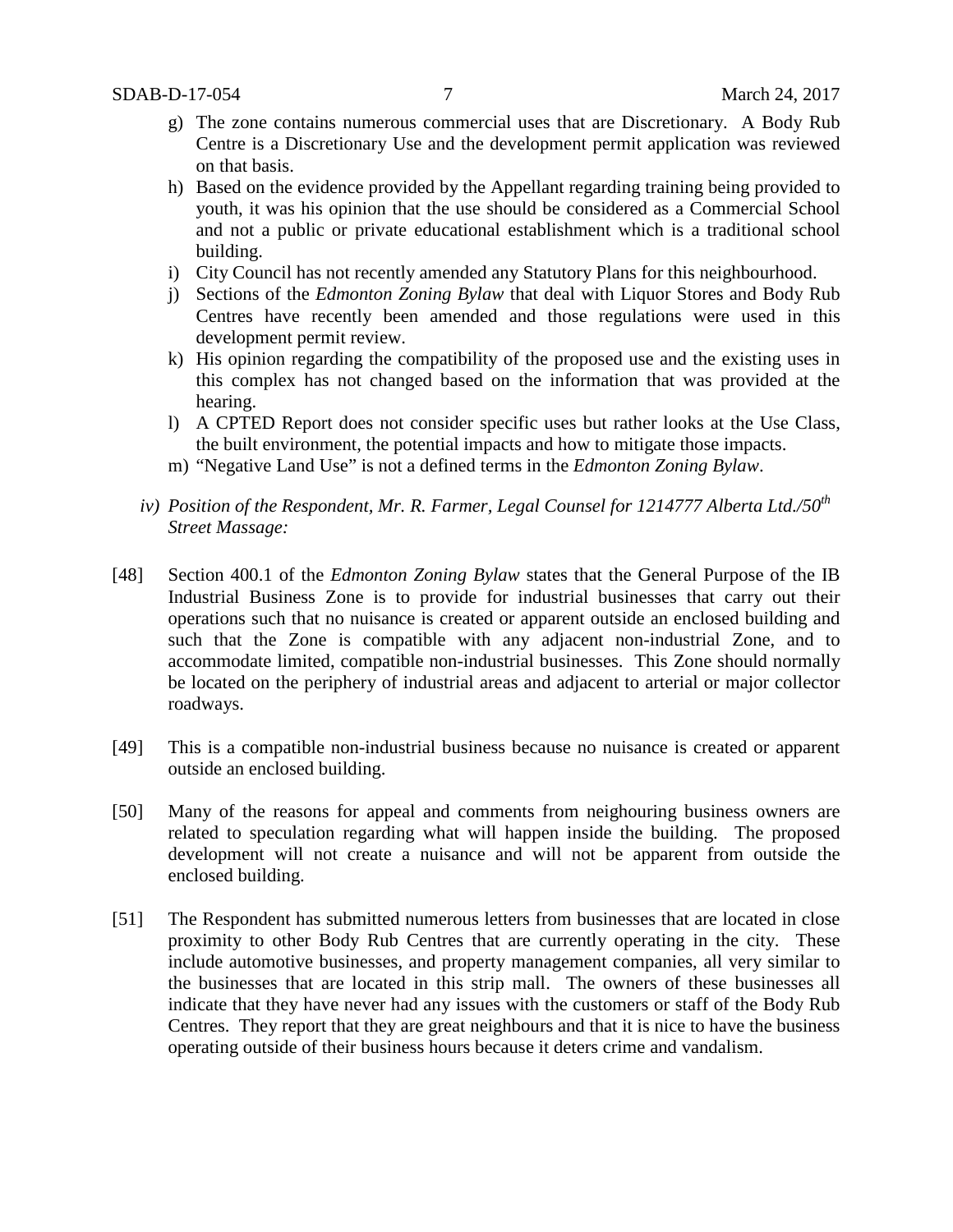- [52] Letters from the owners of two Body Rub Centres currently operating in the city were provided to demonstrate that there have not been any negative impacts on neighbouring business owners. The owners are at the hearing and would like to provide evidence if that is acceptable to the Board.
- [53] Mr. Farmer acknowledged that they would not be considered affected parties pursuant to the *Municipal Government Act* but they would like to provide evidence regarding the compatibility of their businesses with neighbouring properties and businesses.
- [54] The Applicant is the owner of the unit in which the proposed business will be located and therefore has a vested interest in maintaining the value of her unit.
- [55] The approved development permit contains conditions regarding how the front of the building should be finished to make it discrete and unobtrusive. Separate application will have to be made for a sign and it could also be conditioned to be unobtrusive and discrete.
- [56] He commended the Appellant for helping youth and providing training in auto mechanics. However, this cannot be considered as a public education centre that would prohibit the location of a Body Rub Centre within 100 metres.
- [57] The development permit application for a Child Care Service was received after the proposed Body Rub Centre was approved.
- [58] The contention of the Real Estate agents that property values would be negatively impacted is based on speculation as no concrete evidence was provided to support their opinion.
- [59] The proposed Body Rub Centre complies with the General Purpose of the IB Zone and is not incompatible with the neighbouring uses.

The Chairman asked the Appellant and Mr. Kandola if they objected to evidence being provided by the owners of two Body Rub Centres currently operating in the city regarding the compatibility of this type of development in an industrial area. There was no objection raised from any of the parties in attendance.

*v) Position of Affected Property Owners in Support of the Respondent:*

*Ms. Rogers***:**

[60] She operates one Body Rub Centre on Stony Plain Road and the other in north Edmonton. Both are located in strip malls. There is a Greek kitchen, an Appliance Store and a United Way office located next to her West end Centre which she has operated for 11 years.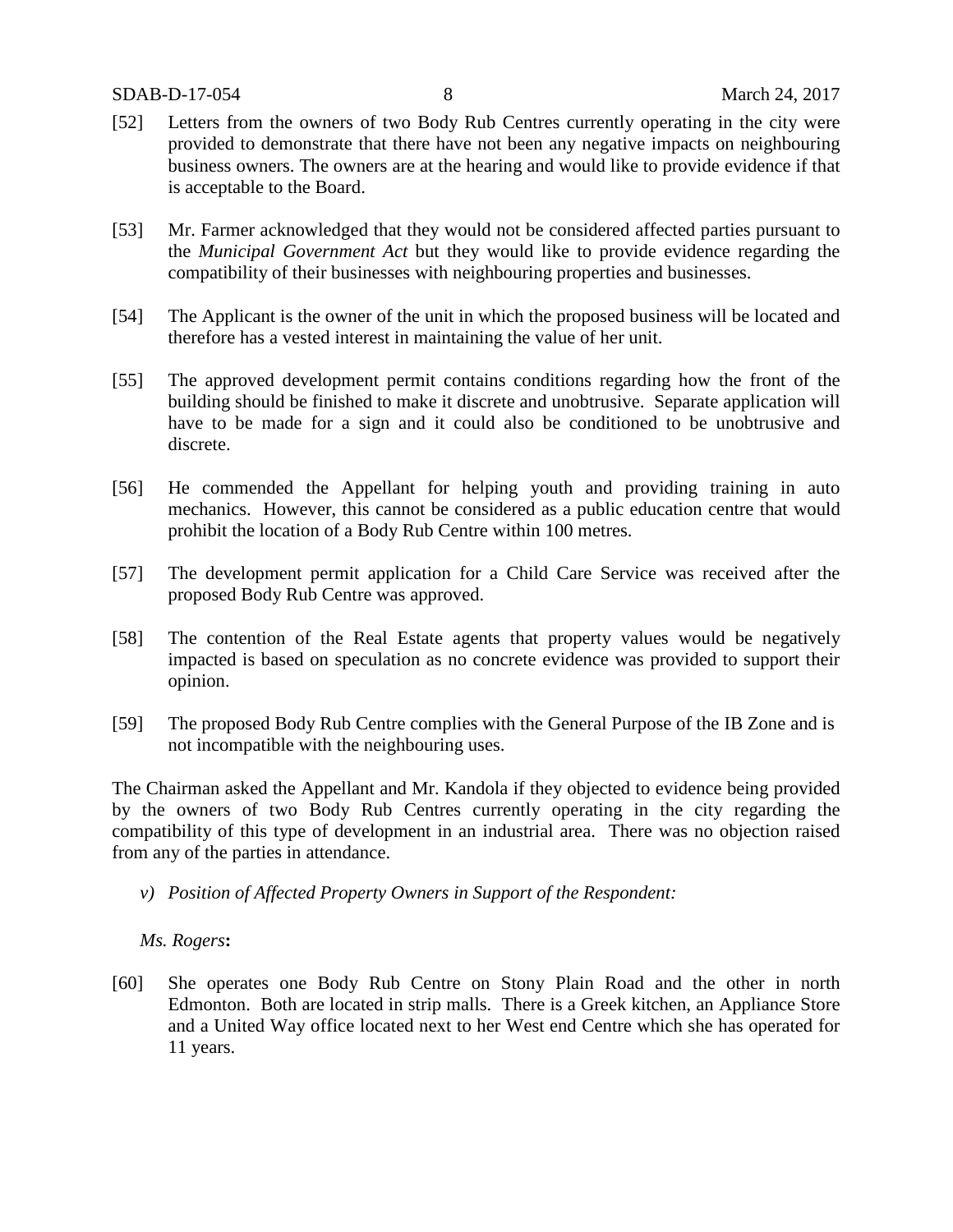- [61] She initially worked with the neighbours to resolve some parking issues and the Stony Plain Business Association to address some concerns regarding the signage.
- [62] Everything happens inside the building, none of her staff hang around outside the building.
- [63] All of her clientele are normal individuals, including business professionals and lawyers.
- [64] Private rooms are used and there is no noise or loud music. Her clientele want to be discrete and will sometimes park their vehicles a few blocks away and walk to the Centre.
- [65] The Centre that she operates in north Edmonton has been operating for 4 years in a strip mall close to a convenience store, a liquor store and a McDonalds Restaurant.
- [66] She has never had any issues with any of the neighbouring businesses.
- [67] Her staff are very discrete. Alcohol and drugs are not allowed on site in order to provide a safe environment for her staff and clients. Assistance is offered to any staff member who experiences addiction problems with either drugs or alcohol. Staff are referred to CEASE if they are interested in leaving this line of work or are experiencing problems in the workplace.
- [68] EPS Officers respond immediately to any problems that they encounter with clients.
- [69] Ms. Rogers provided the following responses to questions:
	- a) The Centre in the north end of Edmonton is located in a busy strip mall located at 82 Street and 127 Avenue.
	- b) The hours of operation are 7:00 a.m. to 10:30 p.m.
	- c) One staff member has to be available at all times to answer the door.
	- d) She is not aware of any educational services being provided close to her centres.

#### *Ms.Valiquette*:

- [70] She has operated a Body Rub Centre for the past four years in a strip mall close to a CIBC bank, a Comic Book Store, Jiffy Lube, Crystal Glass and a Tatoo Parlor.
- [71] All of the businesses share a parking lot and she has never experienced any problems with any of her neighbours.
- [72] Ms. Valiquette provided the following responses to questions:
	- a) None of her clients have ever bothered any of the employees of nearby businesses.
	- b) The Centre shares the rear lane with a Child Care Service that is located approximately 100 metres away.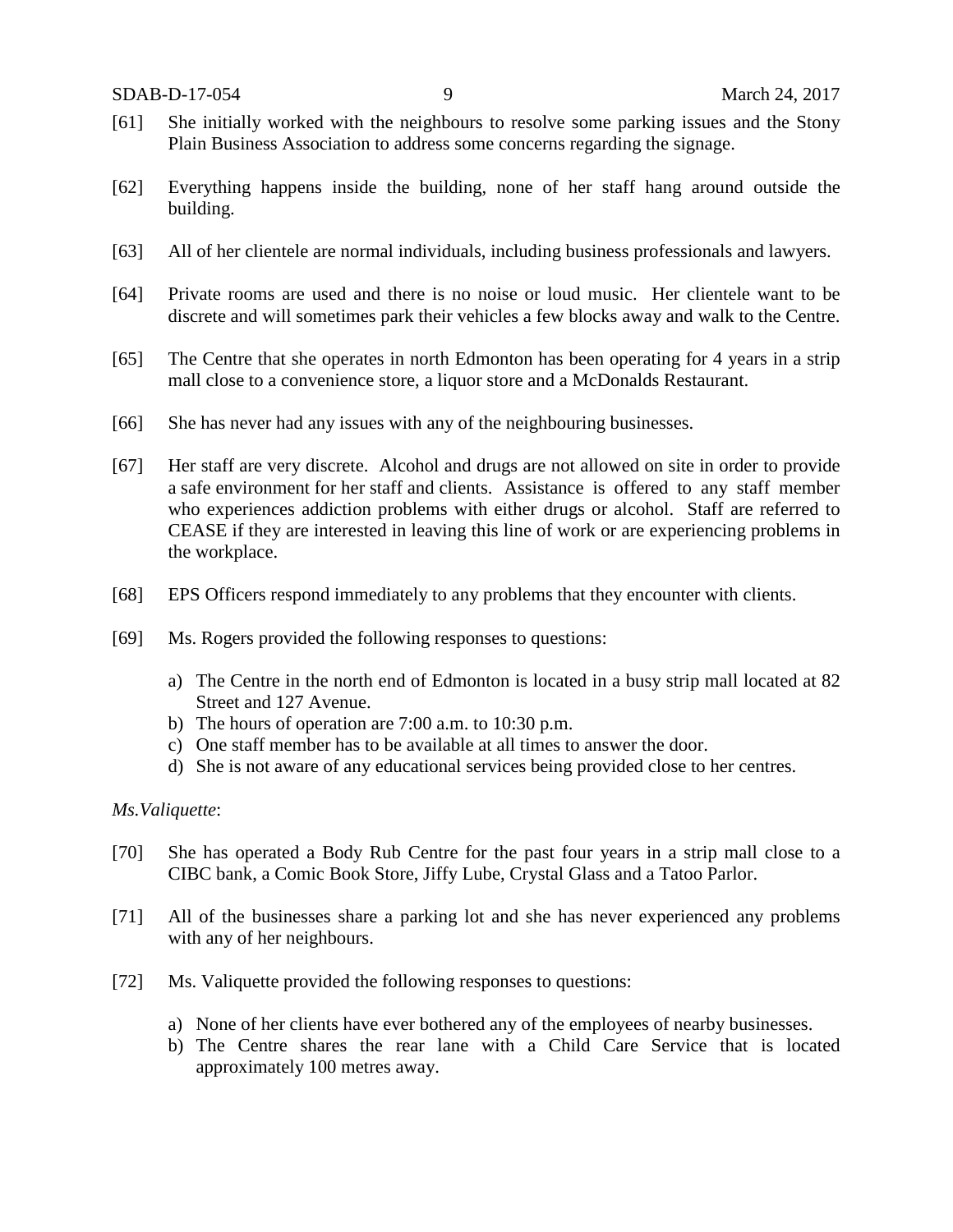c) She is not aware of any educational services being offered to children close to this location. However, children are always frequenting the Comic Book Store.

In closing, Mr. Farmer reiterated that the Board has to make a decision based on development permits that have been issued for neighbouring uses. Ancillary uses occurring on neighbouring properties cannot be considered.

- *vi) Rebuttal of the Appellant*
- [73] He was not advised by the Sustainable Development that a development permit application to operate a Body Rub Centre in this complex had been received. Therefore, he was not able to provide any information regarding the educational services that are offered to youth from his business.
- [74] Mr. Froese confirmed that he has a development permit to operate a mechanic shop from his site.
- [75] He and his wife work with CEASE and the Salvation Army to help women deal with problems resulting from sexual exploitation and human trafficking as a result of working in this type of business.
- [76] Mr. Froese expressed disappointment that neighbouring property owners were not consulted prior to the approval of this development permit application.

## **Decision**

- [77] The appeal is **DENIED** and the decision of the Development Authority is **CONFIRMED**. The development is **GRANTED** as approved by the Development Authority, subject to the following **CONDITIONS**:
	- 1. Exterior lighting shall be developed to provide a safe lit environment in accordance with Section 51 and 58 and to the satisfaction of the Development Officer;
	- 2. Any outdoor lighting for any development shall be located and arranged so that no direct rays of light are directed any adjoining properties, or interfere with the effectiveness of any traffic control devices. (Reference Section 51 of the *Edmonton Zoning Bylaw* 12800);
	- 3. All glazed surfaces within the façade shall be transparent, non-reflective and maintain unobstructed visibility into and out of the Public Space of the business.

### **Reasons for Decision**

- [78] The proposed development is a Personal Service Shop (Body Rub Centre).
- [79] Section 6.1(14) of the *Edmonton Zoning Bylaw* defines a Body Rub Centre as a Personal Service Shop development where services are provided that involve the physical external manipulation of the soft tissues of the human body that are performed, offered or solicited for a fee in a manner that appeals to or is designed to appeal to erotic or sexual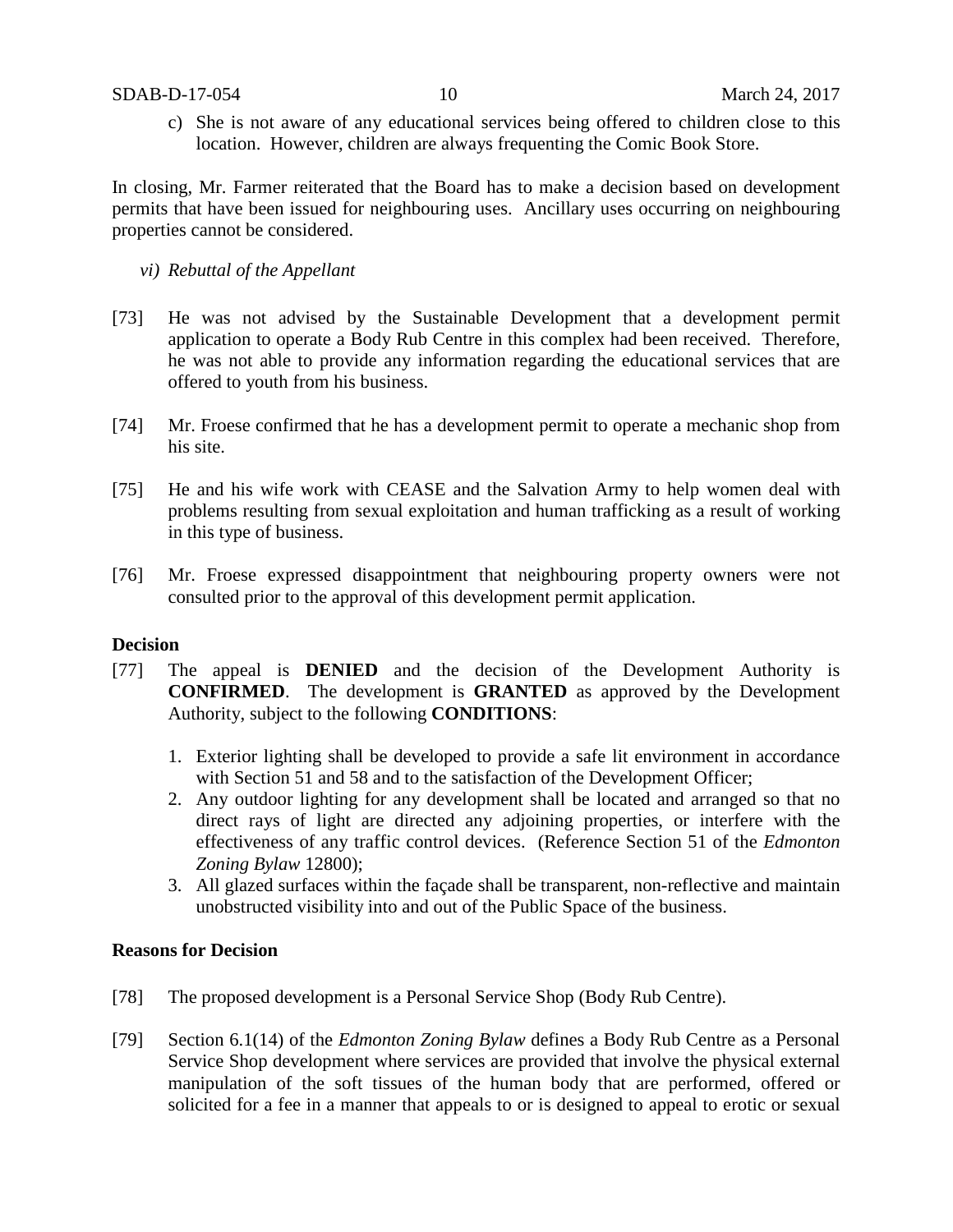appetites or inclinations. This includes but is not limited to a body rub advertised by any means as "sensual", "sexy" or by any other word or any depiction having like meaning or implication.

- [80] Pursuant to Section 400.3(23) of the *Edmonton Zoning Bylaw* a Personal Service Shop is a Discretionary Use in the IB Industrial Business Zone.
- [81] Based on evidence provided by the Development Authority and supported by the Appellant and all of the other parties who appeared to support the appeal, the proposed development complies with all of the development regulations for a Body Rub Centre, pursuant to Section 97 of the *Edmonton Zoning Bylaw*.
- [82] The Board supports the decision of the Development Authority that the proposed Body Rub Centre, a Discretionary Use in the IB Industrial Business Zone, is not incompatible with existing neighbouring uses. The Board makes this finding for the following reasons:
	- a) The proposed Use will have a very minor impact on the existing surrounding uses as there will be a limited number of customer visits and no heavy equipment or machinery will be used.
	- b) Evidence was provided by the operators of two existing Body Rub Centres that their customers are seeking privacy and are very discrete. To this end, customers often park their vehicles some distance away and walk to the building.
	- c) The proposed development complies with all of the parking requirements and the Board did not hear any concerns from the Appellant or neighbouring business owners that parking was a concern.
	- d) One of the major concerns of the Appellant and the other parties who appeared to support the appeal was the potential for negative impact that the proposed development might have on the property values of the neighbouring commercial condominium units and how difficult it would be for the developer to sell the remaining condominium units in the new building on site. However, the Real Estate agents who appeared at the hearing were not able to provide written support from an appraiser or a licenced professional to convince the Board that there would be a significant and material impact on the property values of neighbouring parcels of land. They addressed the potential loss of a planned Child Care Service Use at this location. However, the Board notes that a Development Permit has not yet been issued by the Sustainable Development Department.
	- e) The Board notes that the proposed development complies with all of the development requirements pursuant to Section 97 of the *Edmonton Zoning Bylaw*. Therefore the Board must determine if the proposed Discretionary Use is reasonably compatible with the existing neighbouring uses.
	- f) The Board was not provided with sufficient evidence to conclude that the proposed development was incompatible with the existing neighbouring uses.
	- g) The Board agrees with the evidence provided by Legal Counsel for the Respondent that the objections raised by the Appellant concern the nature of the activities that will occur inside the proposed development, activities that will not be apparent from the exterior of the building.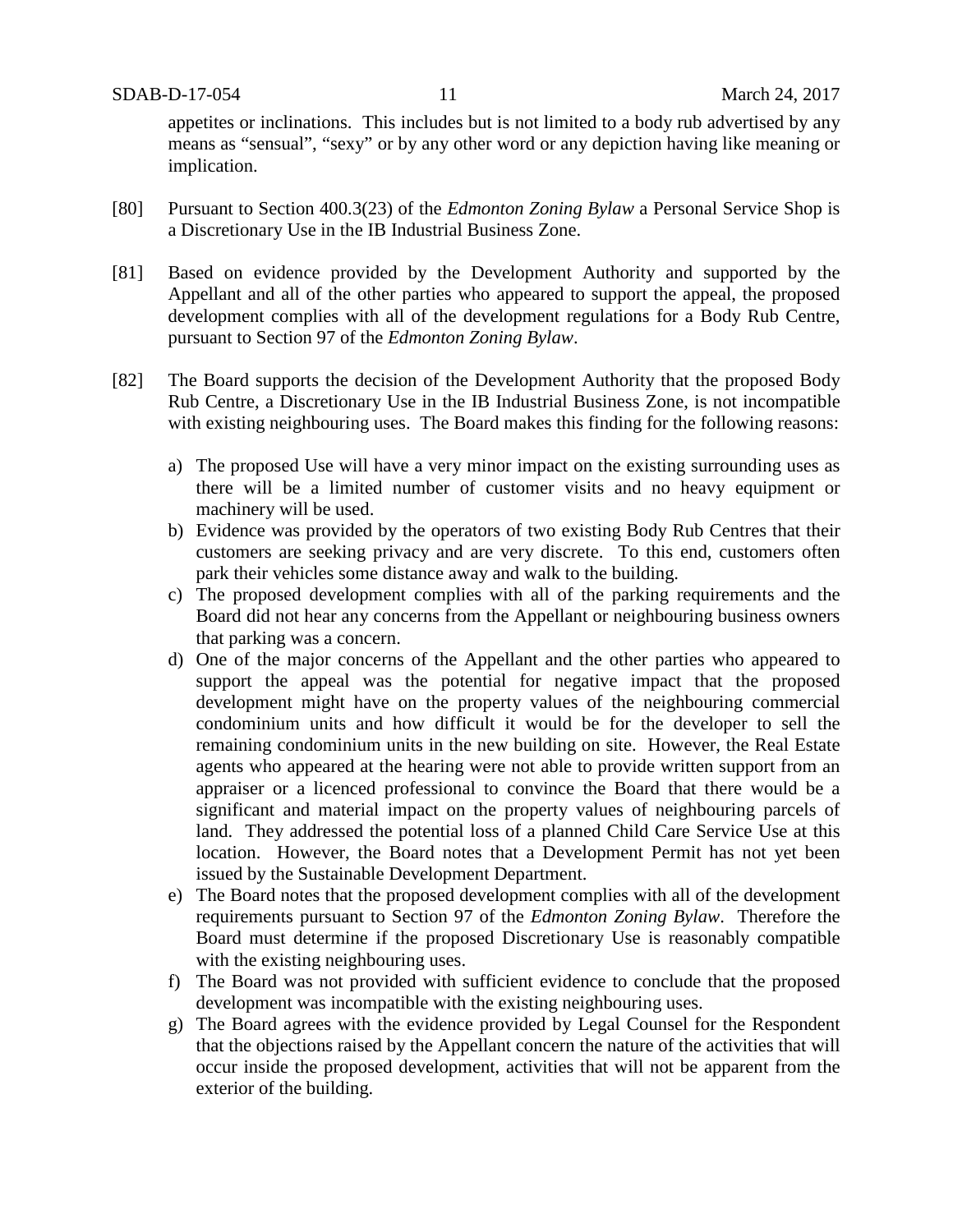- h) Section 400.1 of the *Edmonton Zoning Bylaw* states that the General Purpose of the IB Zone is to provide for industrial businesses such that "no nuisance is created or apparent outside an enclosed building".
- i) Based on the evidence provided, all of the activities related to the proposed development will occur inside an enclosed building and therefore will not create a nuisance that will be apparent from outside the building on site.
- j) Accordingly, the Board finds that the proposed development complies with Section 400.1 of the *Edmonton Zoning Bylaw*, the General Purpose of the IB Industrial Business Zone.
- [83] For all of the above reasons, the Board denies the appeal and finds that the proposed development is reasonably compatible with surrounding land uses.

Mr. I. Wachowicz, Chairman Subdivision and Development Appeal Board

Board members in attendance: Mr. B. Gibson, Mr. K. Hample, Ms. E. Solez, Ms. K. Thind